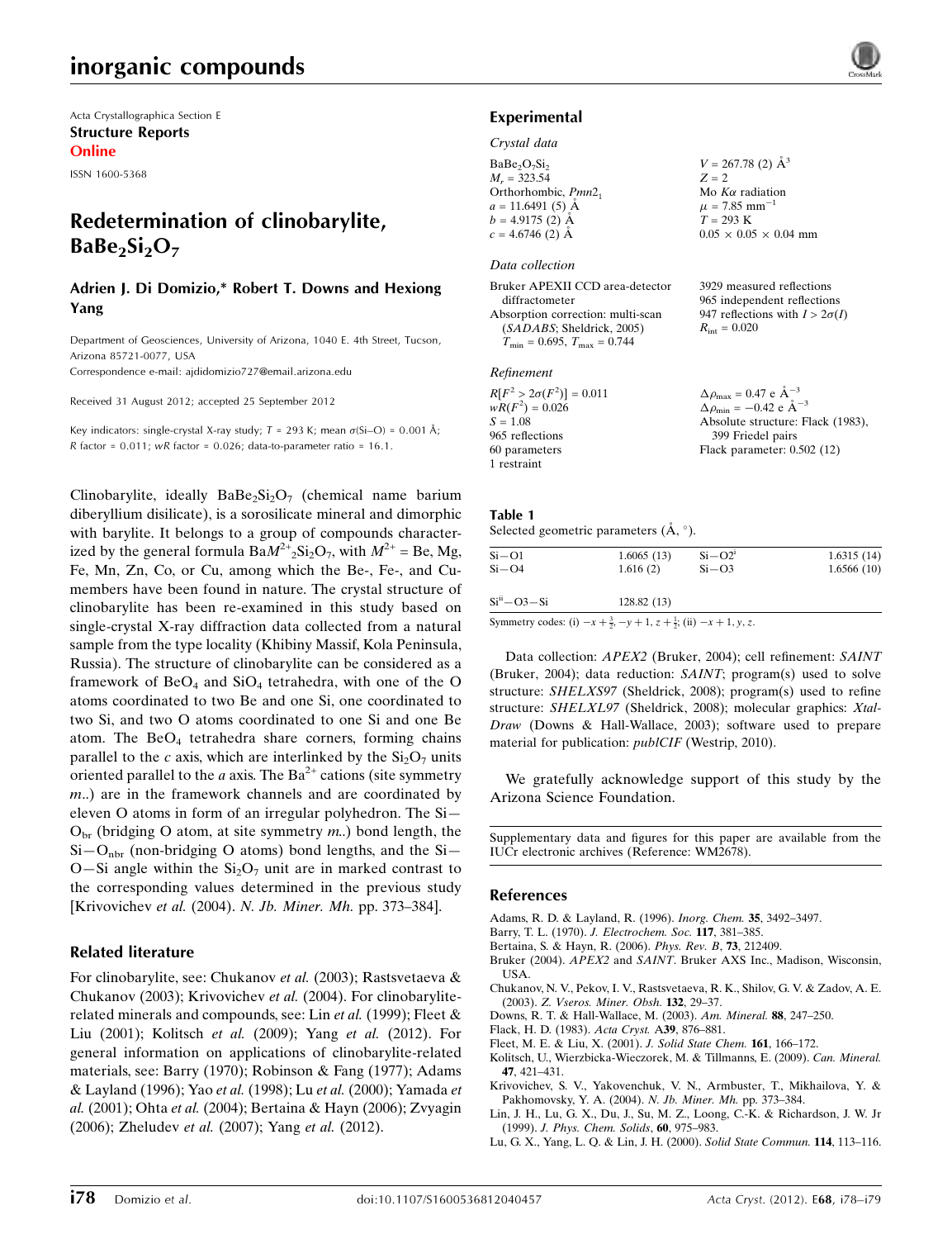- [Ohta, H., Okubo, S., Inagaki, Y., Hiroi, Z. & Kikuchi, H. \(2004\).](http://scripts.iucr.org/cgi-bin/cr.cgi?rm=pdfbb&cnor=wm2678&bbid=BB13) Physica B, [346–347](http://scripts.iucr.org/cgi-bin/cr.cgi?rm=pdfbb&cnor=wm2678&bbid=BB13), 38–44.
- [Rastsvetaeva, R. K. & Chukanov, N. V. \(2003\).](http://scripts.iucr.org/cgi-bin/cr.cgi?rm=pdfbb&cnor=wm2678&bbid=BB14) Dokl. Akad. Nauk, 388, 205– [207.](http://scripts.iucr.org/cgi-bin/cr.cgi?rm=pdfbb&cnor=wm2678&bbid=BB14)
- [Robinson, P. D. & Fang, J. H. \(1977\).](http://scripts.iucr.org/cgi-bin/cr.cgi?rm=pdfbb&cnor=wm2678&bbid=BB15) Am. Mineral. 62, 167–169.
- Sheldrick, G. M. (2005). SADABS. University of Göttingen, Germany.
- [Sheldrick, G. M. \(2008\).](http://scripts.iucr.org/cgi-bin/cr.cgi?rm=pdfbb&cnor=wm2678&bbid=BB17) Acta Cryst. A64, 112–122. [Westrip, S. P. \(2010\).](http://scripts.iucr.org/cgi-bin/cr.cgi?rm=pdfbb&cnor=wm2678&bbid=BB18) J. Appl. Cryst. 43, 920–925.
- [Yamada, T., Hiroi, Z. & Takano, M. \(2001\).](http://scripts.iucr.org/cgi-bin/cr.cgi?rm=pdfbb&cnor=wm2678&bbid=BB19) J. Solid State Chem. 156, 101–109. [Yang, H., Downs, R. T., Evans, S. H. & Pinch, W. W. \(2012\).](http://scripts.iucr.org/cgi-bin/cr.cgi?rm=pdfbb&cnor=wm2678&bbid=BB20) Am. Mineral. In [the press.](http://scripts.iucr.org/cgi-bin/cr.cgi?rm=pdfbb&cnor=wm2678&bbid=BB20)
- [Yao, G. Q., Lin, J. H., Zhang, L., Lu, G. X., Gong, M. L. & Su, M. Z. \(1998\).](http://scripts.iucr.org/cgi-bin/cr.cgi?rm=pdfbb&cnor=wm2678&bbid=BB21) J. [Mater. Chem.](http://scripts.iucr.org/cgi-bin/cr.cgi?rm=pdfbb&cnor=wm2678&bbid=BB21) 8, 585–, 588.
- [Zheludev, A., Masuda, T., Dhalenne, G., Revcolevschi, A., Frost, C. & Perring,](http://scripts.iucr.org/cgi-bin/cr.cgi?rm=pdfbb&cnor=wm2678&bbid=BB22) T. (2007). [Phys. Rev. B](http://scripts.iucr.org/cgi-bin/cr.cgi?rm=pdfbb&cnor=wm2678&bbid=BB22), 75, 054409.
- [Zvyagin, A. A. \(2006\).](http://scripts.iucr.org/cgi-bin/cr.cgi?rm=pdfbb&cnor=wm2678&bbid=BB23) Low Temp. Phys. 32, 158–161.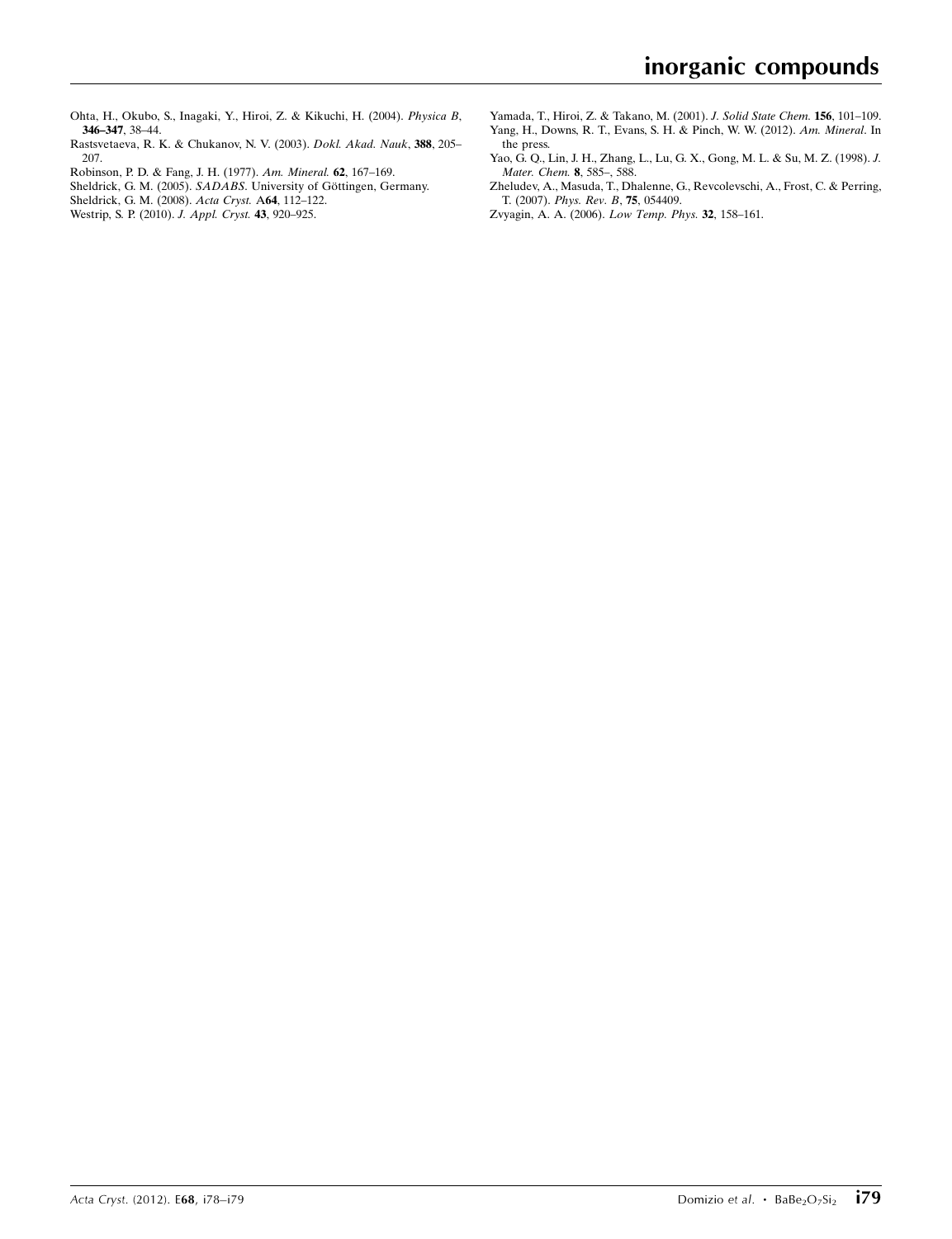# **supplementary materials**

*Acta Cryst.* (2012). E**68**, i78–i79 [doi:10.1107/S1600536812040457]

### **Redetermination of clinobarylite, BaBe2Si2O7**

#### **Adrien J. Di Domizio, Robert T. Downs and Hexiong Yang**

#### **Comment**

Clinobarylite, ideally BaBe2Si2O7, is a sorosilicate mineral and dimorphic with the mineral barylite (Chukanov *et al.*, 2003). It belongs to a group of compounds characterized by the general formula  $BaM<sup>2+</sup>$ <sub>Si</sub><sub>2</sub>O<sub>7</sub>, with  $M<sup>2+</sup> = Be$ , Mg, Fe, Mn, Zn, Co, or Cu (Yang *et al.*, 2012). In addition to the Be-member, the Fe- and Cu-members of this group have also been found in nature, and are known as andrémeyerite and scottyite, respectively. The Ba $M_2Si_2O_7$  compounds have been the subject of numerous investigations for scientific and industrial interests. For example, the materials with  $M = Be$ , Mg, and Zn are suitable hosts for luminescent activating ions. In particular,  $Pb^{2+}$ -doped BaBe<sub>2</sub>Si<sub>2</sub>O<sub>7</sub> is used commercially as an UV-emitting material in moth-killing lamps and  $(Eu^{2+}/Mn^{2+})$ -doped BaMg<sub>2</sub>Si<sub>2</sub>O<sub>7</sub> is a deep-red luminescent emitter through effective energy transfers from  $Eu^{2+}$  to  $Mn^{2+}$  (Barry, 1970; Yao *et al.*, 1998). Moreover, the compounds with  $M =$ Cu, Co, and Mn are ideal prototypical quasi-one-dimensional quantum spin  $(S = 1/2, 3/2, \text{ and } 5/2, \text{ respectively})$ Heisenberg antiferromagnets with adjustable superexchange interactions, vital for our understanding of high-*Tc* superconductivity (*e.g.*, Adams & Layland, 1996; Lu *et al.*, 2000; Yamada *et al.*, 2001; Ohta *et al.*, 2004; Bertaina & Hayn, 2006; Zvyagin, 2006; Zheludev *et al.*, 2007).

Clinobarylite was first described by Chukanov *et al.* (2003) as monoclinic with space group *Pm* and unit-cell parameters  $a = 11.618(3)$ ,  $b = 4.904(1)$ ,  $c = 4.655(1)$  Å,  $\beta = 89.92(2)$ °. Its structure was subsequently determined by Rastsvetaeva & Chukanov (2003), yielding a reliability factor  $R = 0.052$  with isotropic displacement parameters for all atoms. However, Krivovichev et al. (2004) examined the monoclinic structure reported by Rastsvetaeva & Chukanov (2003) and noted that a shift of 0.0088 Å along *b* in all the atomic positions would result in a change of symmetry from monoclinic *Pm* to orthorhombic *Pmn*2<sub>1</sub>. They subsequently collected single-crystal X-ray diffraction data from a new sample, and found that systematic intensity absences were consistent with space group  $Pmn2_1$  and a racemic twinning model  $(R1 =$ 0.030). Yet, they were unable to obtain positive definite anisotropic displacement parameters for Be and O atoms, and attributed that to the effect of the dominant Ba scattering factor. The resulting geometric parameters, such as bond lengths and angles, matched those obtained from the *Pm* structural model determined by Rastsvetaeva & Chukanov (2003). An examination of the clinobarylite structure reported by Krivovichev *et al.* (2004), nevertheless, reveals a rather peculiar feature: The Si—O<sub>br</sub> (bridging O atom) distance (1.597 Å) is significantly shorter than the Si—O<sub>nbr</sub> (non-bridging O atoms) distances (1.619–1.631 Å). This contradicts the previous observations specifically for disilicate compounds (*e.g.*, Lin *et al.*, 1999; Fleet & Liu, 2001; Kolitsch *et al.*, 2009), including all other compounds in the BaM<sup>2+</sup><sub>2</sub>Si<sub>2</sub>O<sub>7</sub> group (Yang *et al.*, 2012). The present study was conducted to clarify this controversy.

The crystal structure of clinobarylite is based on a framework of  $SiO<sub>4</sub>$  and  $BeO<sub>4</sub>$  tetrahedra, with one of the O atoms (O2) coordinated to two Be and one Si, one (O3) coordinated to two Si, and two O atoms (O1, O4) coordinated to one Si and one Be. The BeO<sub>4</sub> tetrahedra share corners to form chains parallel to the *c* axis, which are interlinked by the  $Si<sub>2</sub>O<sub>7</sub>$ units oriented parallel to the *a* axis. The  $Ba^{2+}$  cations are situated in the framework channels and are coordinated in form of irregular polyhedra by eleven O atoms if Ba—O distances  $\leq 3.4$  Å are considered as relevant (Figs. 1, 2). The average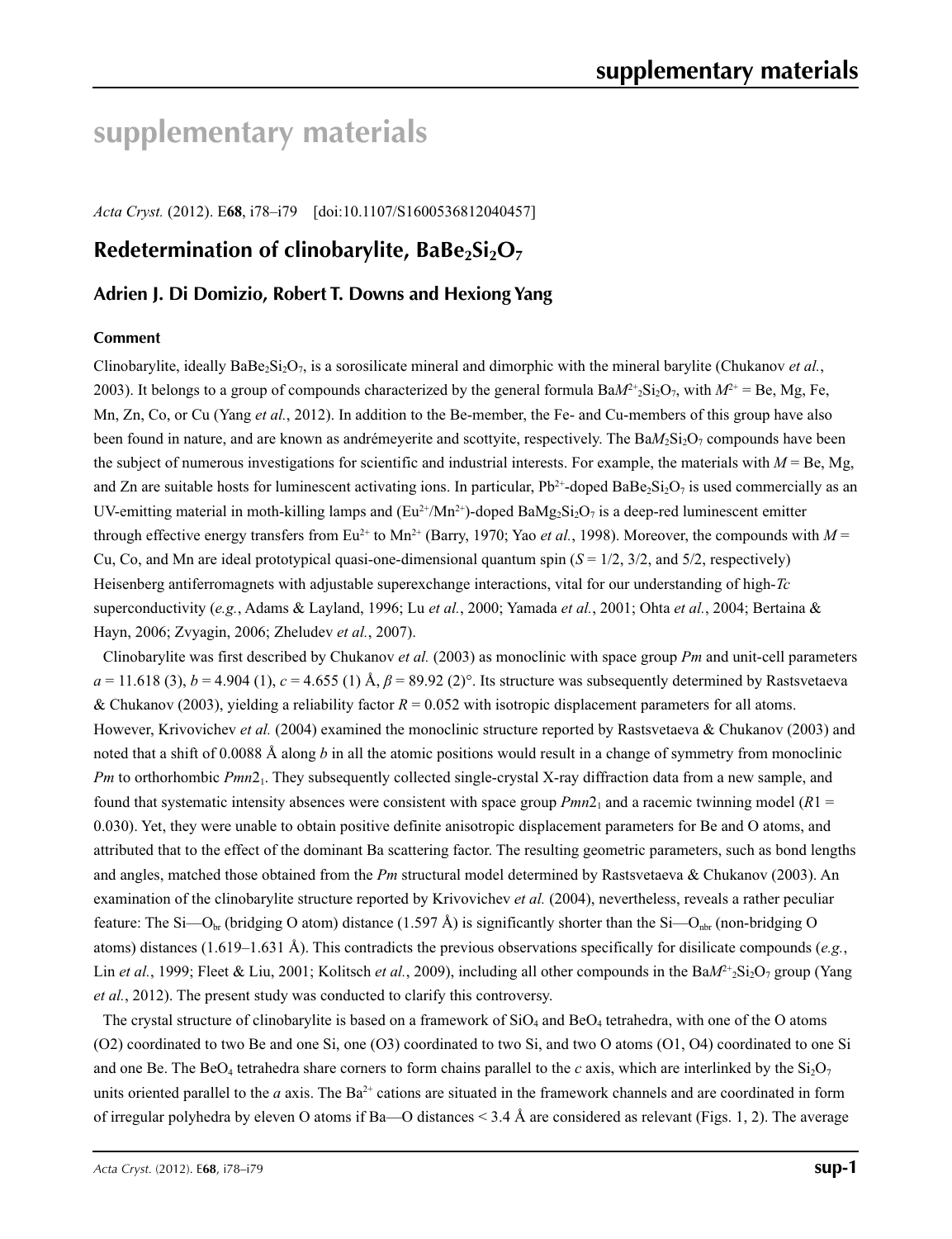Si—O, Be—O, and Ba—O bond lengths in clinobarylite are 1.630, 1.941, and 2.825 Å, respectively. Our study confirmed the space group *Pmn*21 for clinobarylite, as determined by Krivovichev *et al.* (2004), but revealed different bond length from those given by Krivovichev *et al.* (2004): The Si—O<sub>br</sub> bond length [1.6566 (10) Å] is, in fact, substantially longer than the Si—O<sub>nbr</sub> bond lengths [1.6065 (13) - 1.6315 (14) Å], in marked contrast to the corresponding values of 1.597 (4) Å, 1.619 (6)–1.631 (7) Å as reported by Krivovichev *et al.* (2004). Moreover, the Si—O<sub>br</sub>—Si angle within the  $Si_2O_7$  disilicate unit from our study is 128.82 (13)°, in contrast to 138.5° (Krivovichev *et al.*, 2004).

The Raman spectrum of clinobarylite is plotted in Fig. 3, along with that of barylite (R060620 from the RRUFF Project) for comparison. Evidently, the two Raman spectra are quite similar. In general, they can be divided into four regions. Region 1, between 800 and 1100 cm<sup>-1</sup>, contains bands attributable to the Si—O symmetric and anti-symmetric stretching vibrations ( $v_1$  and  $v_3$  modes) within the SiO<sub>4</sub> tetrahedra. Region 2, between 660 and 700 cm<sup>-1</sup>, includes bands resulting from the Si—O<sub>br</sub>—Si bending vibrations within the Si<sub>2</sub>O<sub>7</sub> tetrahedral dimers. Major bands in region 3, ranging from 420 to 660 cm<sup>-1</sup>, are ascribed to the O—Si—O symmetric and anti-symmetric bending vibrations ( $v_2$  and  $v_4$  modes) within the  $SiO<sub>4</sub>$  tetrahedra. The bands in region 4, below 420 cm<sup>-1</sup>, are mainly associated with the rotational and translational modes of SiO4 tetrahedra, as well as the Be—O interactions and lattice vibrational modes.

One of the noticeable features in Fig. 3 is that the wavenumbers of the bands due to the  $Si-O<sub>br</sub>$ —Si bending mode for barylite and clinobarylite are nearly identical (~685 cm<sup>-1</sup>), indicating that the Si—O<sub>br</sub> bond lengths and the Si—O<sub>br</sub>—Si angles in these two minerals are rather comparable. This is indeed the case. The Si $-O<sub>br</sub>$  distance and the Si $-O<sub>br</sub>$ —Si angle are 1.657 Å and 128.59°, respectively, in barylite (Robinson & Fang, 1977), and 1.6566 (10) Å and 128.82 (13)° in clinobarylite.

#### **Experimental**

The clinobarylite sample used in this study is from the type locality Yukspor Mountain, Khibiny Massif, Kola Peninsula, Russia, and is in the collection of the RRUFF project (deposition, http://rruff.info/ R060606). The chemical composition of the sample was analyzed with a CAMECA SX50 electron microprobe. The average composition (12 analysis points) is  $(\frac{6}{w_{\text{wt}}}$  BaO 47.5 (2), SiO<sub>2</sub> 37.0 (2), TiO<sub>2</sub> 0.19 (2), and BeO 15.3 (estimated by the difference from 100%). The empirical chemical formula, calculated on the basis of 7 O atoms, is  $Ba_{1.0}Be_{2.0}Si_{2.0}O_7$ .

The Raman spectrum of clinobarylite was collected from a randomly oriented crystal at 100% power on a Thermo Almega microRaman system, using a solid-state laser with a wavelength of 532 nm, and a thermoelectrically cooled CCD detector. The laser is partially polarized with 4 cm<sup>-1</sup> resolution and a spot size of 1  $\mu$ m.

#### **Refinement**

For better comparison with the previous determination of barylite (Krivovichev *et al.*, 2004), the same atom numbering was used, along with the given coordinates as starting parameters for the subsequent refinement. An inversion twin was introduced in the refinement, giving a twin ratio of 0.502 (12):0.498 (12). All atoms were refined with anisotropic displacement parameters. The ideal chemistry,  $BaBe_2Si_2O_7$ , was assumed during the final refinement. The highest residual peak  $(0.47 \text{ e}/\text{\AA}^3)$  in the difference Fourier maps was located at  $(0, 0.7651, 0.2479)$ , 0.75 Å from Ba, and the deepest hole  $(-0.42 \text{ e}/\text{\AA}^3)$  at  $(0, 0.3845, 0.0984)$ , 1.75 Å from O4.

#### **Computing details**

Data collection: *APEX2* (Bruker, 2004); cell refinement: *SAINT* (Bruker, 2004); data reduction: *SAINT* (Bruker, 2004); program(s) used to solve structure: *SHELXS97* (Sheldrick, 2008); program(s) used to refine structure: *SHELXL97* (Sheldrick, 2008); molecular graphics: *XtalDraw* (Downs & Hall-Wallace, 2003); software used to prepare material for publication: *publCIF* (Westrip, 2010).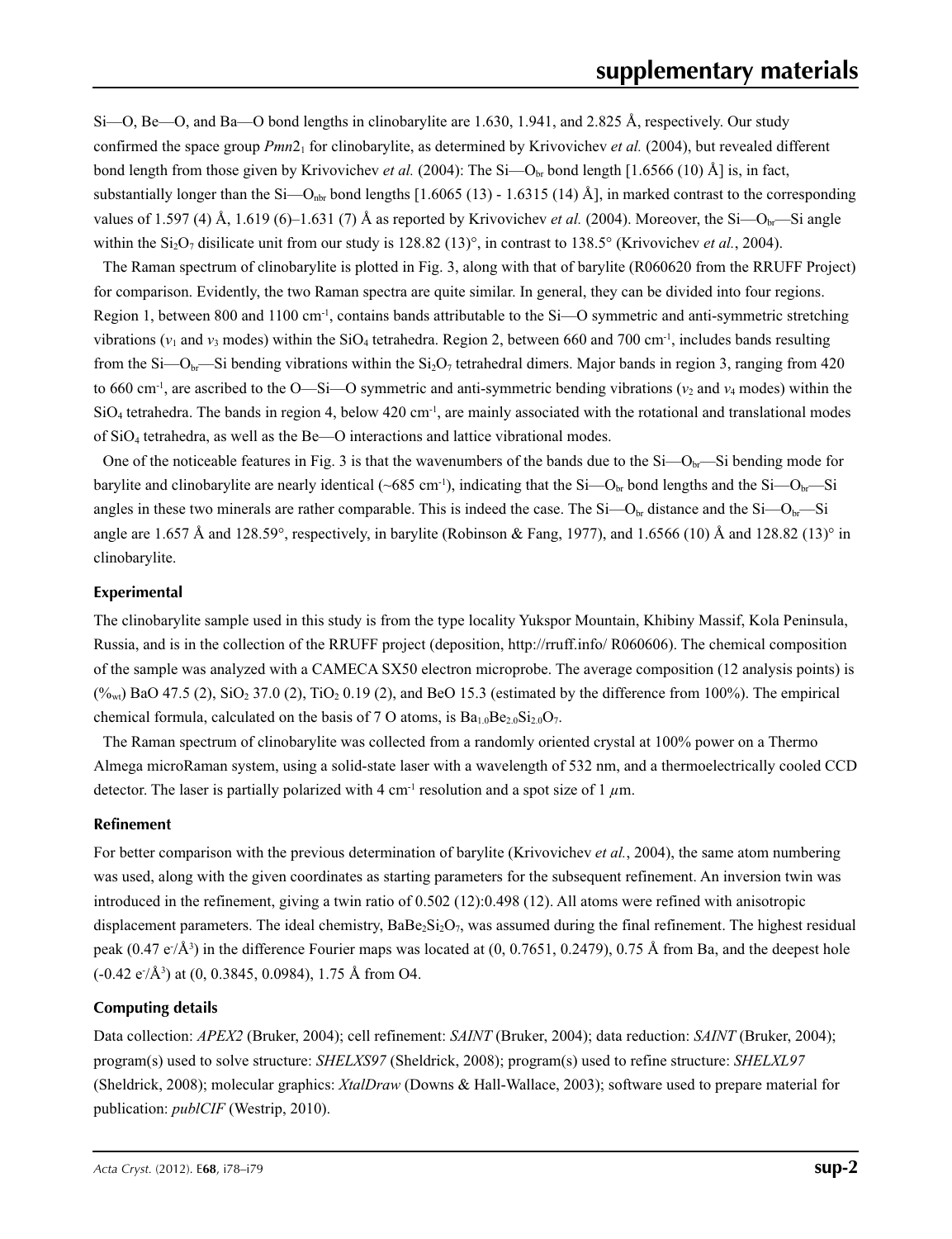

### **Figure 1**

Crystal structure of clinobarylite. The gray spheres represent Ba atoms. The yellow and purple tetrahedra represent BeO4 and SiO4 groups, respectively.



#### **Figure 2**

Atoms in clinobarylite with corresponding ellipsoids at the 99.9% probability level. The gray, yellow, green, and red ellipsoids represent Ba, Be, Si, and O atoms, respectively.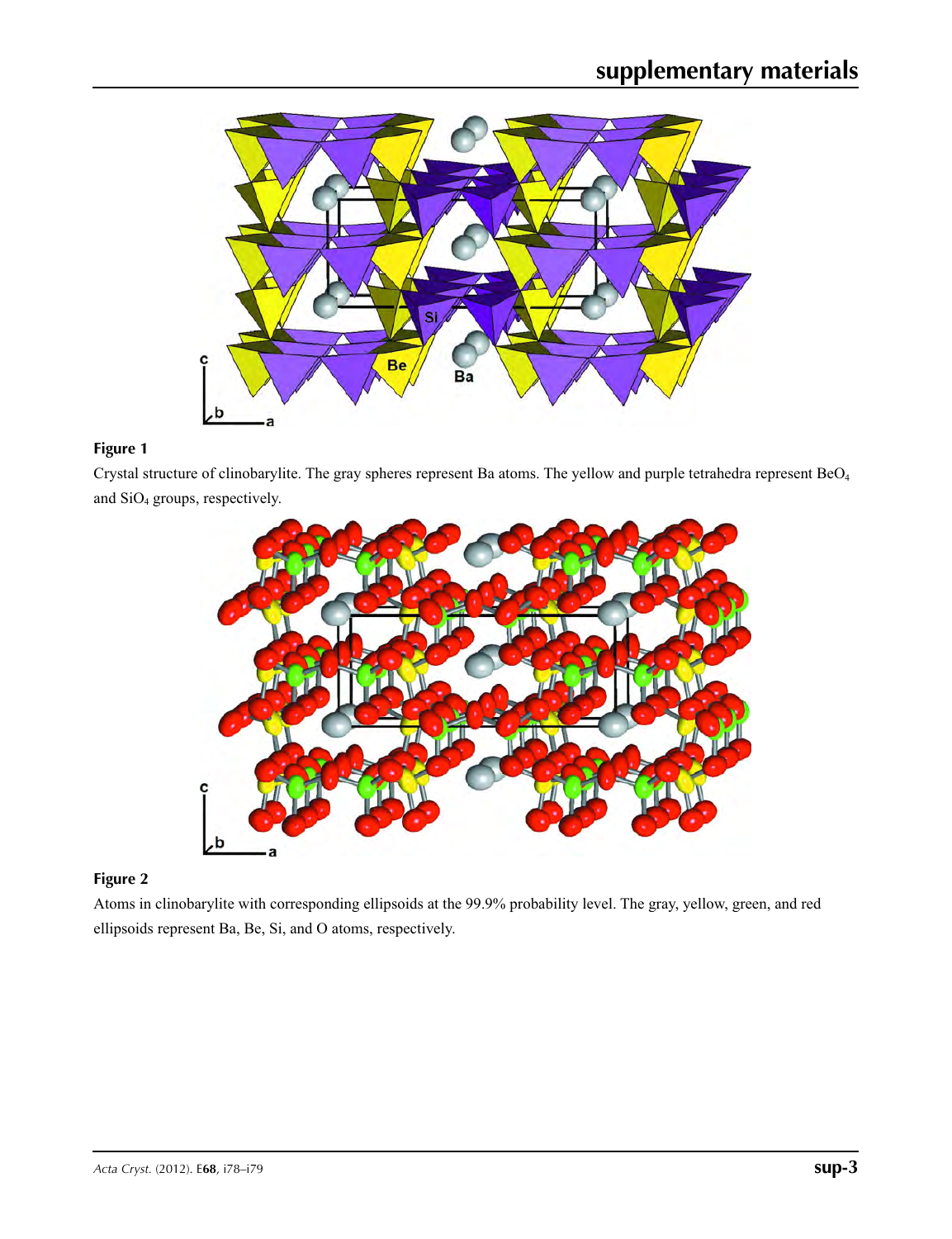

#### **Figure 3**

Raman Spectrum of clinobarylite, along with that of barylite for comparison. The spectra are shown with vertical offset for more clarity.

#### **Barium diberyllium disilicate**

*Crystal data*

 $BaBe<sub>2</sub>O<sub>7</sub>Si<sub>2</sub>$  $M_r$  = 323.54 Orthorhombic, *Pmn*21 Hall symbol: P 2ac -2  $a = 11.6491(5)$  Å  $b = 4.9175(2)$  Å  $c = 4.6746(2)$  Å  $V = 267.78(2)$  Å<sup>3</sup>  $Z = 2$ 

#### *Data collection*

Bruker APEXII CCD area-detector diffractometer Radiation source: fine-focus sealed tube Graphite monochromator *φ* and *ω* scan Absorption correction: multi-scan (*SADABS*; Sheldrick, 2005)  $T_{\text{min}} = 0.695$ ,  $T_{\text{max}} = 0.744$ 

#### *Refinement*

Refinement on *F*<sup>2</sup> Least-squares matrix: full *R*[ $F^2 > 2\sigma(F^2)$ ] = 0.011  $wR(F^2) = 0.026$ 

 $F(000) = 296$  $D_x = 4.013$  Mg m<sup>-3</sup> Mo *Kα* radiation,  $\lambda = 0.71073$  Å Cell parameters from 3074 reflections  $\theta$  = 3.5–32.6°  $\mu$  = 7.85 mm<sup>-1</sup>  $T = 293 \text{ K}$ Cuboid, colourless  $0.05 \times 0.05 \times 0.04$  mm

3929 measured reflections 965 independent reflections 947 reflections with  $I > 2\sigma(I)$  $R_{\text{int}} = 0.020$  $\theta_{\text{max}} = 32.6^{\circ}, \theta_{\text{min}} = 3.5^{\circ}$  $h = -17 \rightarrow 16$  $k = -7 \rightarrow 7$ *l* = −6→7

 $S = 1.08$ 965 reflections 60 parameters 1 restraint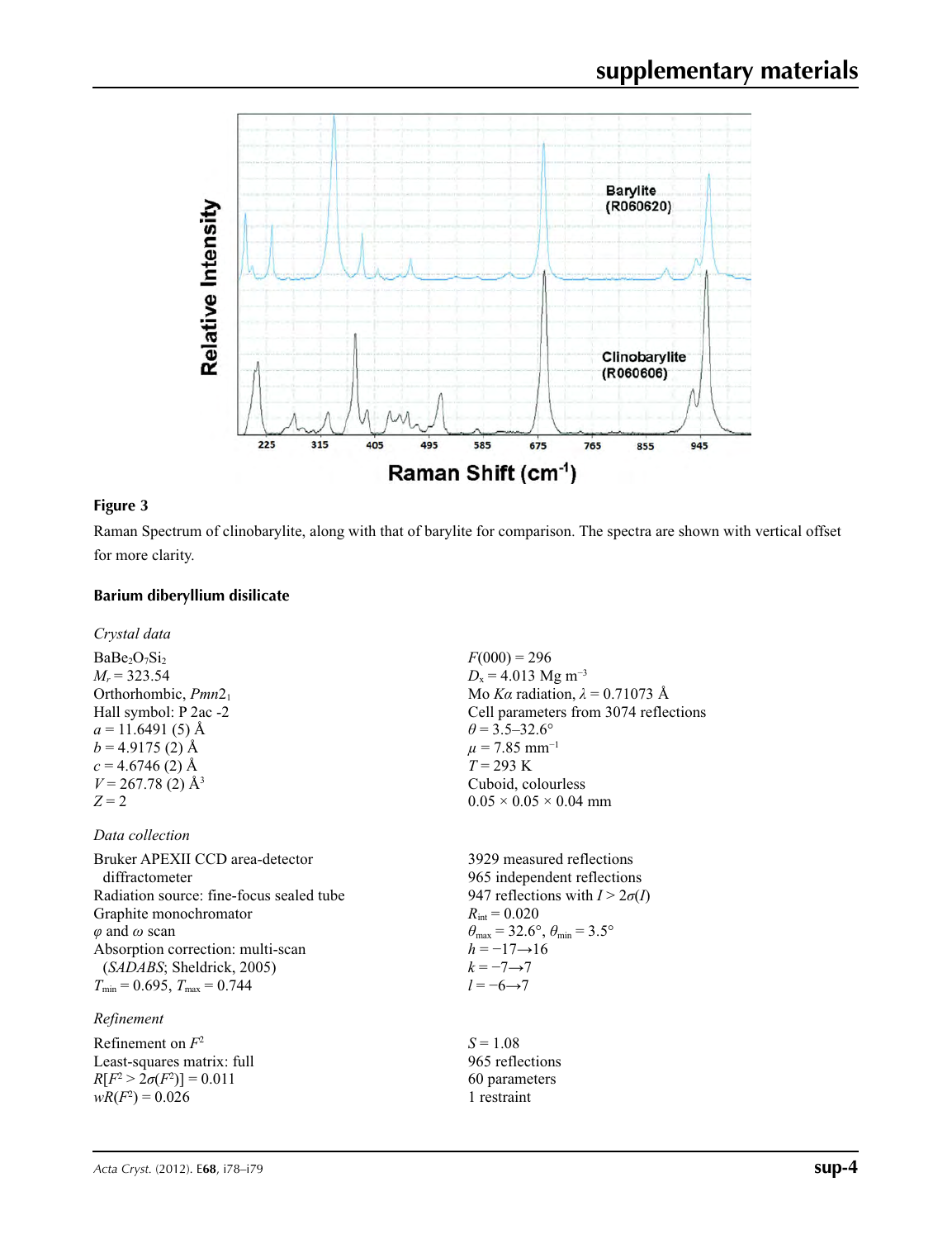Primary atom site location: structure-invariant direct methods

Secondary atom site location: difference Fourier map

 $w = 1/[\sigma^2 (F_o^2) + (0.0139P)^2]$ where  $P = (F_0^2 + 2F_c^2)/3$  $(\Delta/\sigma)_{\text{max}}$  < 0.001  $Δρ<sub>max</sub> = 0.47 e Å<sup>-3</sup>$ 

#### *Special details*

Δ*ρ*min = −0.42 e Å−3 Extinction correction: *SHELXL*, Fc\* =kFc[1+0.001xFc2 *λ*3 /sin(2*θ*)]-1/4 Extinction coefficient: 0.0160 (9) Absolute structure: Flack (1983), 399 Friedel pairs Flack parameter: 0.502 (12)

**Geometry**. All e.s.d.'s (except the e.s.d. in the dihedral angle between two l.s. planes) are estimated using the full covariance matrix. The cell e.s.d.'s are taken into account individually in the estimation of e.s.d.'s in distances, angles and torsion angles; correlations between e.s.d.'s in cell parameters are only used when they are defined by crystal symmetry. An approximate (isotropic) treatment of cell e.s.d.'s is used for estimating e.s.d.'s involving l.s. planes.

**Refinement**. Refinement of  $F^2$  against ALL reflections. The weighted R-factor wR and goodness of fit *S* are based on  $F^2$ , conventional *R*-factors *R* are based on *F*, with *F* set to zero for negative *F*<sup>2</sup>. The threshold expression of  $F^2 > \sigma(F^2)$  is used only for calculating *R*-factors(gt) *etc*. and is not relevant to the choice of reflections for refinement. *R*-factors based on *F*<sup>2</sup> are statistically about twice as large as those based on *F*, and *R*- factors based on ALL data will be even larger.

*Fractional atomic coordinates and isotropic or equivalent isotropic displacement parameters (Å<sup>2</sup>)* 

|                | $\boldsymbol{x}$ | ν          | Ζ            | $U_{\rm iso}*/U_{\rm eq}$ |
|----------------|------------------|------------|--------------|---------------------------|
| Ba             | 0.5000           | 0.20316(2) | 0.5905       | 0.00932(5)                |
| Be             | 0.75108(15)      | 0.1693(4)  | 0.0849(14)   | 0.0070(4)                 |
| Si             | 0.62826(4)       | 0.67528(8) | 0.0692(2)    | 0.00526(12)               |
| O <sub>1</sub> | 0.63895(10)      | 0.3560(2)  | 0.1367(3)    | 0.0073(3)                 |
| O <sub>2</sub> | 0.77699(10)      | 0.1340(2)  | $-0.2702(3)$ | 0.0066(2)                 |
| O <sub>3</sub> | 0.5000           | 0.7764(3)  | 0.1793(5)    | 0.0077(3)                 |
| O <sub>4</sub> | 0.63272(12)      | 0.7295(2)  | $-0.2716(3)$ | 0.0082(2)                 |

|                | $I^{11}$    | $I^{22}$    | $I^{\beta 3}$ | I/I <sup>2</sup> | $I^{13}$      | $I^{23}$     |
|----------------|-------------|-------------|---------------|------------------|---------------|--------------|
| Ba             | 0.01102(6)  | 0.00872(6)  | 0.00823(7)    | 0.000            | 0.000         | 0.00004(8)   |
| Be             | 0.0052(7)   | 0.0071(7)   | 0.0087(10)    | $-0.0001(5)$     | $-0.0020(17)$ | 0.0017(18)   |
| Si.            | 0.00460(16) | 0.00420(14) | 0.0070(3)     | $-0.00035(10)$   | 0.0000(3)     | $-0.0001(2)$ |
| O <sub>1</sub> | 0.0077(4)   | 0.0055(4)   | 0.0088(10)    | 0.0007(3)        | 0.0022(4)     | 0.0011(4)    |
| O <sub>2</sub> | 0.0079(5)   | 0.0051(4)   | 0.0067(6)     | $-0.0008(4)$     | 0.0007(4)     | 0.0003(4)    |
| O <sub>3</sub> | 0.0045(7)   | 0.0082(7)   | 0.0103(9)     | 0.000            | 0.000         | $-0.0024(6)$ |
| O <sub>4</sub> | 0.0075(6)   | 0.0109(5)   | 0.0064(7)     | $-0.0016(4)$     | $-0.0007(5)$  | 0.0000(4)    |

*Atomic displacement parameters (Å2 )*

*Geometric parameters (Å, º)*

| $Ba$ — $O1^i$              | 2.7721(13) | $Ba$ — $O2$ <sup>vi</sup>  | 3.3093(12) |
|----------------------------|------------|----------------------------|------------|
| $Ba$ — $O1$                | 2.7721(13) | $Be$ — $O4$ <sup>vii</sup> | 1.591(3)   |
| $Ba$ — $O3$ <sup>ii</sup>  | 2.8459(18) | $Be$ – $O1$                | 1.615(2)   |
| $Ba$ — $O4$ <sup>iii</sup> | 2.8689(13) | $Be - O2$ <sup>viii</sup>  | 1.670(4)   |
| $Ba$ — $O4^{\text{iv}}$    | 2.8689(13) | $Be - O2$                  | 1.696(7)   |
| $Ba$ — $O4$ <sup>v</sup>   | 3.0831(12) | $Si$ —O1                   | 1.6065(13) |
| $Ba$ — $O4$ <sup>vi</sup>  | 3.0831(12) | $Si$ $ O$ 4                | 1.616(2)   |
| $Ba$ — $O1$ <sup>v</sup>   | 3.1151(14) | $Si - O2$ <sup>vii</sup>   | 1.6315(14) |
|                            |            |                            |            |